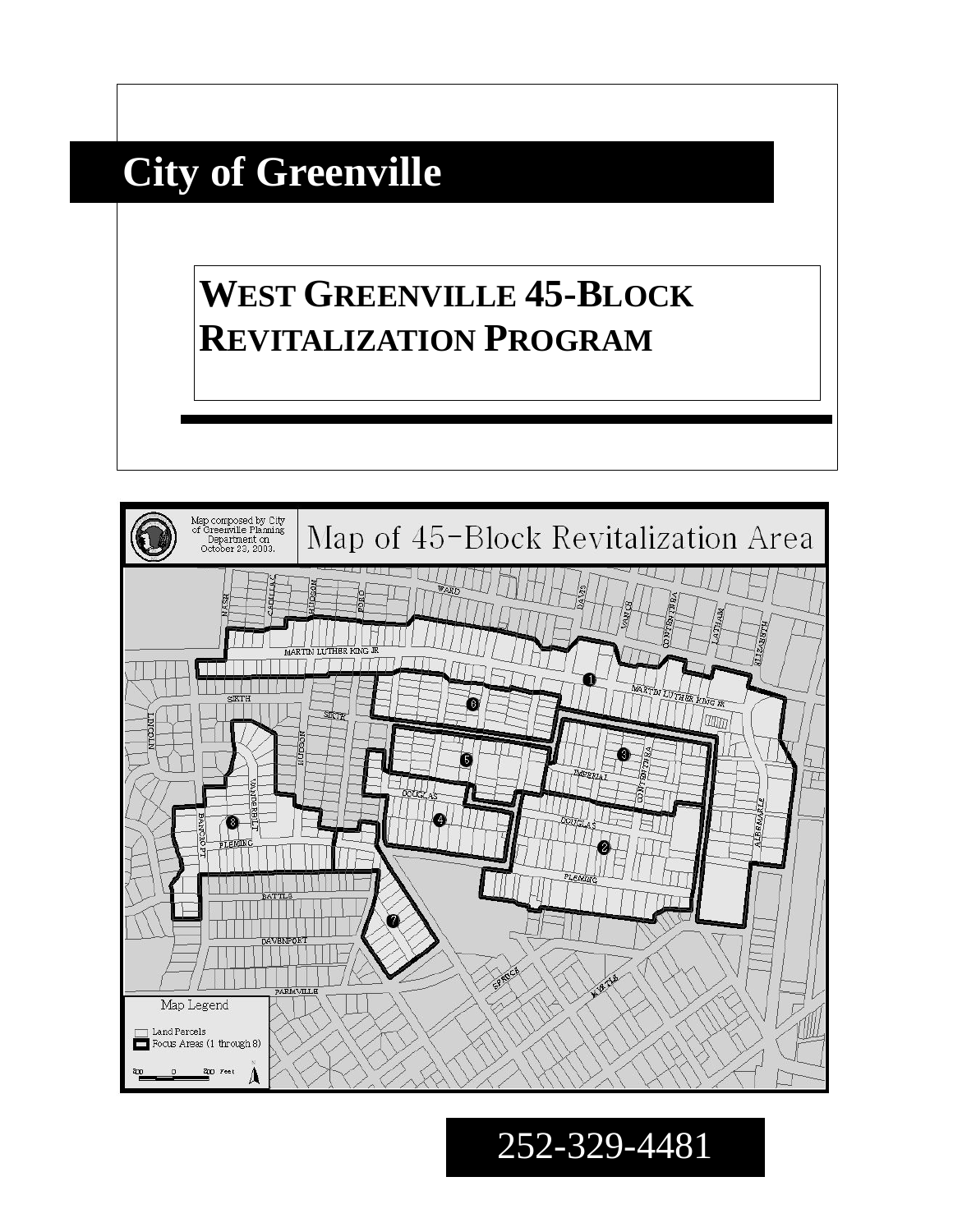#### **PURPOSE**

The West Greenville 45-Block Revitalization Program is an effort to revitalize depressed areas in and adjacent to the neighborhoods of Cherry View, Perkins Town, Biltmore, and Lincoln Park. There are 475 parcels included in this area, of which  $\pm/250$  parcels may require some type of assistance.

#### **HOW**

With financial assistance from the U.S. Department of Housing and Urban Development, the City of Greenville will address issues within the 45-block area over the next 8 to 10 years. Utilizing funding from the Community Development Block Grant Program, the City will initiate revitalization efforts in 8 specific areas (see map on cover) that make up the 45-Block Revitalization Area.

#### **OBJECTIVES**

The West Greenville 45-Block Revitalization Program is an effort to revitalize depressed areas in and adjacent to the neighborhoods of Cherry View, Perkins Town, Biltmore, and Lincoln Park through the following:

- Removal of blighted structures and undesirable land uses.
- Retention (by current owners) and rehabilitation of owner–occupied homes.
- Acquisition and assembly of land for suitable building sites.
- Redevelopment of acquired properties for affordable owner-occupied and rental housing.
- Improvements to public facilities and infrastructure.
- Creation of a neighborhood commercial node with positive services for the community.
- Development of relationships with the private sector to leverage public funds to assist with revitalization efforts.
- Extensive code enforcement measures to ensure lasting changes.
- Stimulation of homeownership to 50% of all residences (currently 80% of residential structures are rental) through downpayment/secondary mortgage assistance and creative financing tools.
- Creation of parks, open space, and streetscape improvements.
- Community involvement in the development of activities.
- Collaboration with other service providers to create a services network for residents of the area.
- Regular assessment for necessary re-adjustments to revitalization activities and programs.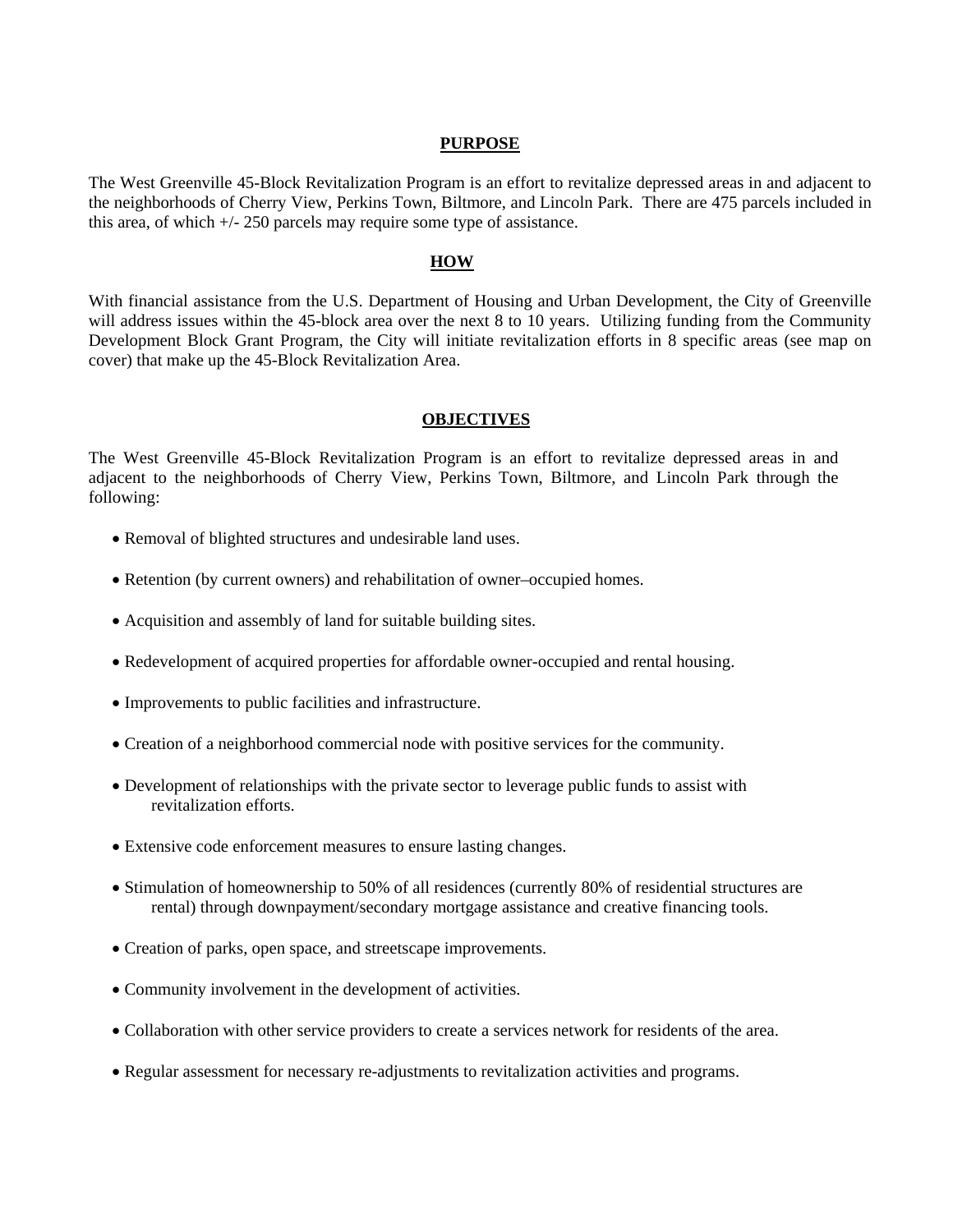#### **WHEN**

All activities listed will not begin at the same time due to funding restraints. Currently we are in the second year of action for areas 1 and 2 of the 8-area plan. During the first year, which extended into the summer of 2004, activities such as owner occupied housing rehabilitation and acquisition/demolition of dilapidated properties were carried out. Other activities will begin within the  $2<sup>nd</sup>$  year of the program and will follow recommendations from the Center City and West Greenville 45-Block Revitalization plan currently being developed.

#### **QUESTIONS AND ANSWERS**

## **1. What is the purpose of the West Greenville 45-Block Revitalization program?**

*The West Greenville Revitalization program is designed to remove unsafe and unsightly structures, provide street and utility improvements, increase affordable home ownership, and promote redevelopment and new construction. This effort will establish a safer, more attractive area for residents, visitors, and the entire Greenville community. Total cost of the revitalization program is estimated to be \$13.8 million, with approximately \$8.8 million coming from federal funds.*

## **2. Will Community Development Block Grant (CDBG) and HOME Investment Partnership money be spent in the neighborhoods?**

*Yes. CDBG and HOME funds will be spent within those areas of Cherry View, Perkins Town, Biltmore and Lincoln Park neighborhoods. CDBG and HOME are both community development programs funded by the US Department of Housing and Urban Development. All needs for which CDBG or HOME funds are spent, must meet one of the following National Objectives: benefit low to moderate income persons, aid in preventing slum and blight, or meet an urgent need.* 

#### **3. Who identifies the needs?**

 *While working with the residents of the neighborhood, the city will inspect all properties located within the program area to determine the need.*

## **4. I live in the Moyewood neighborhood and feel my neighborhood should have been included in the revitalization program. Why isn't Moyewood in the 45-Block revitalization area.**

*The City of Greenville surveyed many areas of West Greenville for this initiative and developed the boundaries based upon areas of the community that has no other government assistance. The Moyewood area is owned and operated by the Greenville Housing Authority. The Housing Authority serves as the lead entity for issues in the Moyewood area and provides a much needed service to the community. The City works with the Housing Authority on a regular basis and understands the goals of the Housing Authority. The City has no plans for the Moyewood area.* 

#### **5. I remember the City urban renewal projects in the late '60s and early '70s with the wholesale demolition and relocation of residents out of the project areas. Will this happen again with West Greenville revitalization?**

 *No. The West Greenville Revitalization Program is a different kind of program from what was done in the '60s and '70s. The West Greenville 45-Block Revitalization Program is an effort to revitalize depressed areas in and adjacent to the neighborhoods of Cherry View, Perkins Town, Biltmore and Lincoln Park. It is designed to improve and maintain the character of the neighborhoods in the revitalization area that have declined over the years. It will focus on preserving existing homeowner's*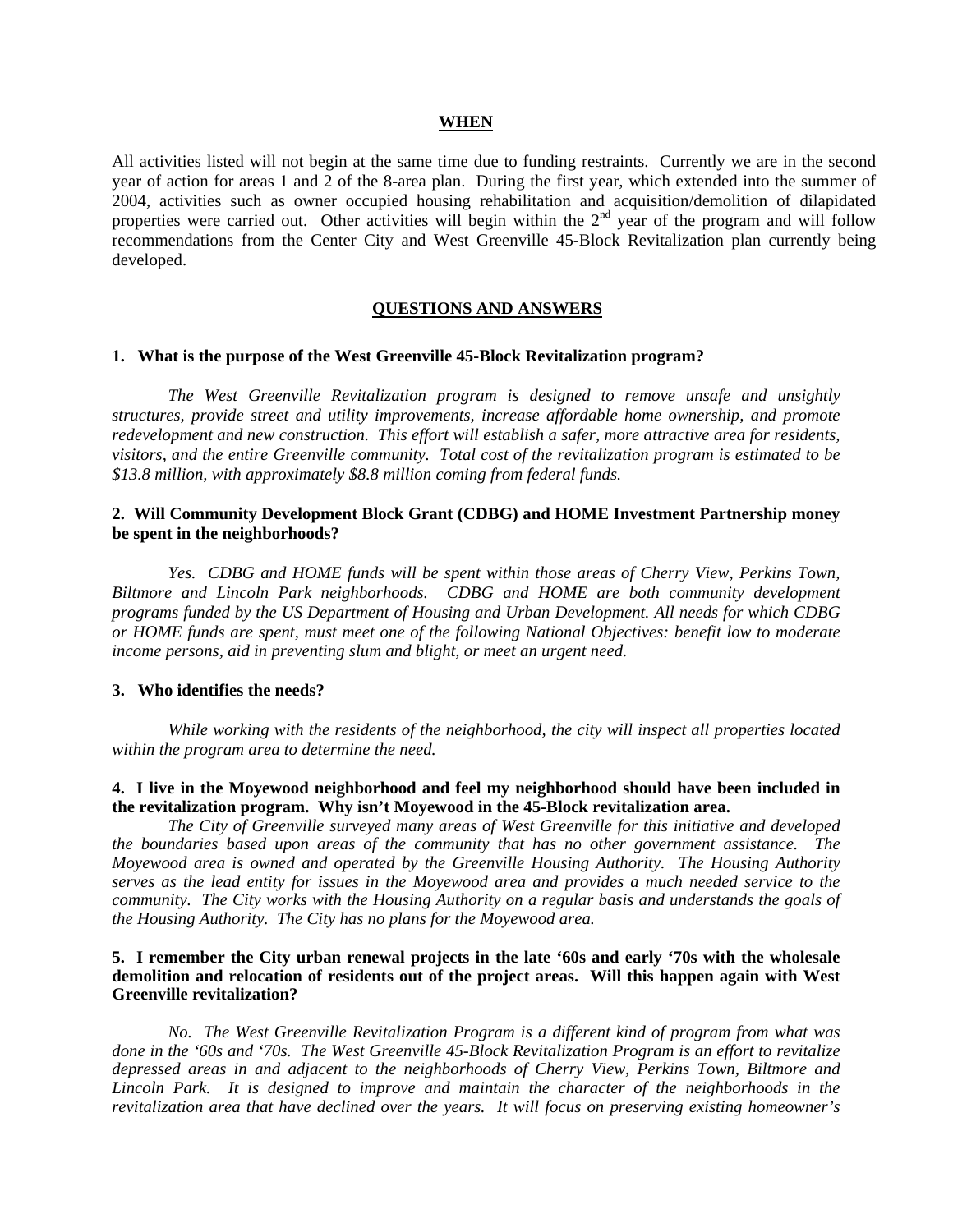*homes and increasing home ownership from the current 20% to over 50% within the 45-Block program area. Most properties acquired will be redeveloped with new family housing. When relocation is necessary, the City will assist occupants with relocation to decent, safe and sanitary housing within the same area when possible.* 

## **6. Does the city currently have redevelopment plans for those properties acquired in the revitalization program?**

*The primary goals will be neighborhood revitalization and homeownership in these areas. Most properties acquired will be redeveloped with new single family housing.* 

## **7**. **Will current residents of the areas identified be given priority in terms of assistance towards purchasing a home?**

*Assistance will be provided on a first come, first serve basis; however tenants that are eligible for assistance will be encouraged to become homeowners within the targeted neighborhoods.*

## **8. Will rental properties bought by the city be made available for homeownership with buyer assistance in the form of loans or grants?**

*Any rental properties that are acquired by the city will be inspected to determine the feasibility of rehabilitating the unit. If the unit is repairable, it will be rehabilitated and offered to a homebuyer and assistance will be available for eligible applicants*.

### **9. Can I purchase the home I am currently renting?**

 *Yes. If the owner of the property you are currently renting is willing to sell the unit to you, there is a possibility that you can purchase the home with assistance, if eligible. The City has several programs for potential homeowners such as down payment assistance and secondary mortgages. Banks and financial institutions provide mortgages and also have special programs. Interested homeowners will*  have to meet requirements for the programs offered. For additional information please contact the *Planning and Community Development Department at 329-4481.* 

### **10. Will I be forced to move?**

*The first priority will be to preserve existing homeowner's homes. Owner occupied properties*  will be rehabilitated to the greatest extent possible. If rehabilitation of the home is not feasible, other *options will be explored to assist the owner. The primary purpose of the program is to improve and maintain the character of the neighborhoods in the revitalization area.* 

## **11. What relocation assistance will be made available to those who may be displaced as a result of West Greenville revitalization?**

 *Acquisition of occupied properties will be held to a minimum. However, if an occupied property is acquired, occupants will receive relocation assistance. The amount of assistance will vary by person, depending on income, current rent, and other factors.*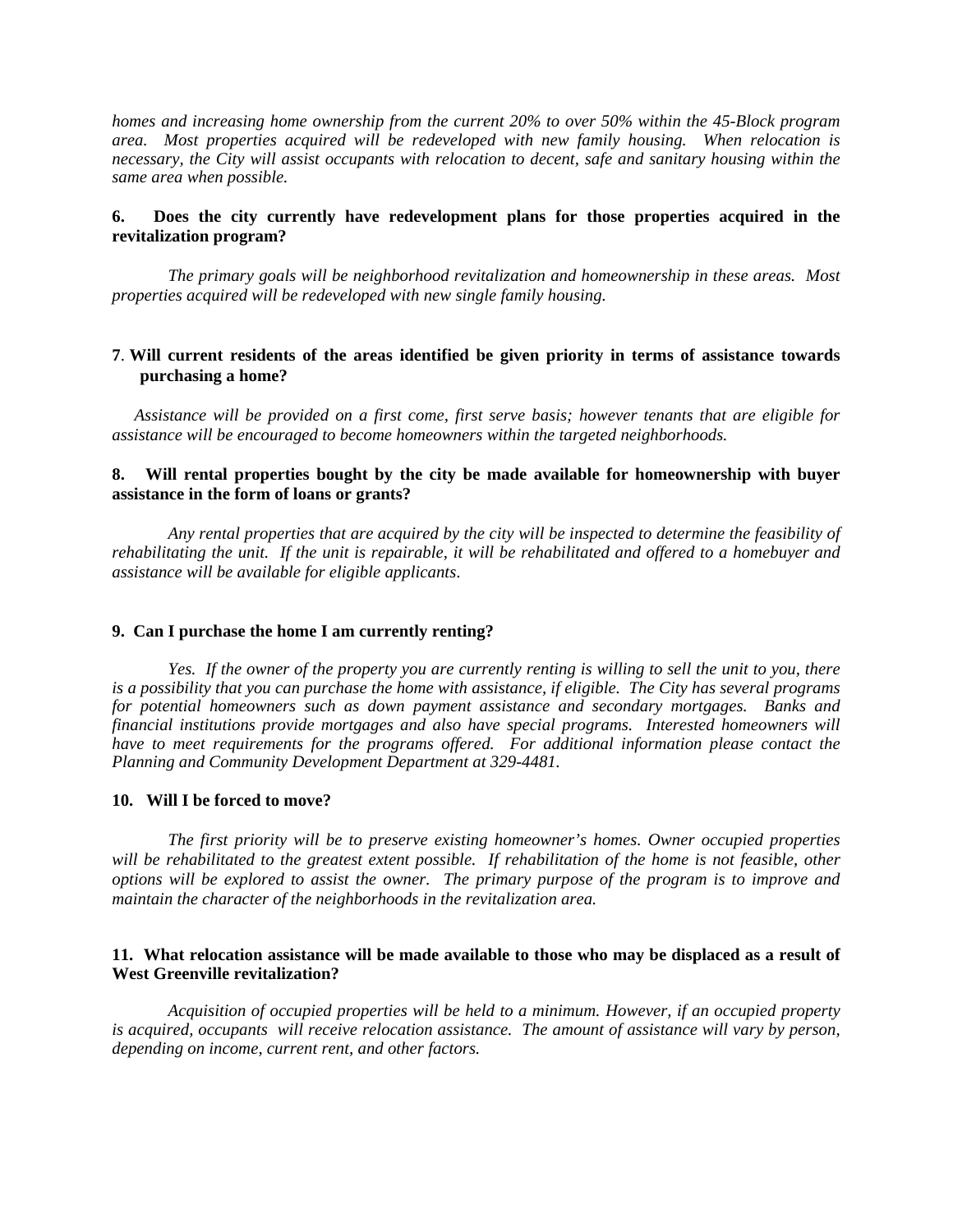#### **12. Where will relocated persons go?**

*As part of the program, actions to partner with builders to develop multi-family rental properties and single-family homes will be pursued. If relocation is necessary, staff will assist occupants with relocation to decent, safe, and sanitary housing within the same area when possible and in some cases individuals may be relocated to other areas.* 

#### **13. Are there eligibility qualifications for housing rehabilitation assistance?**

*Yes. There are qualifications regarding household income, ownership, current taxes, and major liens and judgments attached to the property. Contact the Community Development Division for more information at 329-4481.* 

#### **14. Will elderly persons be given priority for housing rehabilitation?**

*Yes. Elderly persons, 62 years of age or greater, will be given priority for assistance.* 

#### **15. Will rental properties be acquired because of the dilapidated condition of the dwelling?**

*Yes. Dilapidated rental properties will be acquired and the owner will be paid fair market value as established through the required appraisal process. Substandard rental properties will be addressed through code enforcement.* 

## **16. What is substandard?**

*A substandard structure is a structure that falls substantially below the approved housing code for the City of Greenville and the State of North Carolina. Such units are considered unsafe for inhabitants. Repairs for the unit cannot exceed 90% of the resale value of the units once repaired.* 

#### **17. What types of businesses will be encouraged?**

*Businesses such as barber shops, neighborhood drug stores, neighborhood grocery stores, specialty shops, and restaurants will be encouraged in agreement with the Center City and West Greenville 45-Block Revitalization Plan.* 

## **18. How will businesses obtain financial assistance?**

*The City of Greenville will work with local lending institutions to provide loan programs for businesses which locate within areas identified as appropriate for commercial development by the Center City and West Greenville 45-Block Revitalization plan. In addition, the City of Greenville will make assistance available to businesses or developers in appropriate areas. This assistance will be in the form of a loan to eligible applicants. For additional information please contact the Planning and Community Development Department at 329-4481.*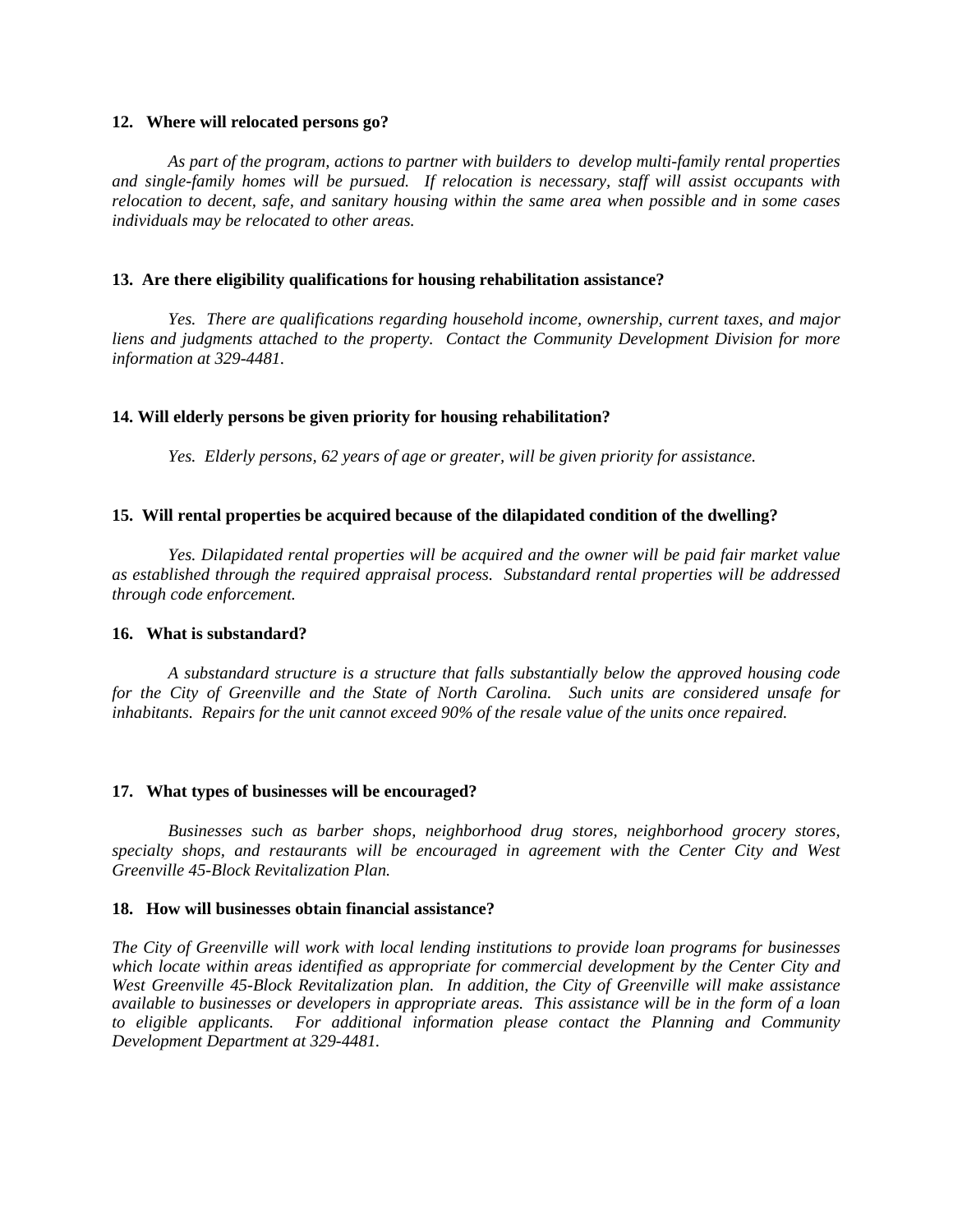## **19. I am a minority homebuilder and see West Greenville revitalization as an opportunity for me to build affordable housing or make repairs within the community. What process should I follow and are there any incentives for me?**

 *Women and Minority Contractors are always encouraged to participate in any bid opportunities that are extended. All contractors must be qualified to work under City of Greenville housing programs. Staff is available to assist anyone interested in participating. Construction financing may be available to qualified contractors for new construction in the 45-Block Area. Workshops to qualify new contractors will be held. Planning and Community Development staff will be happy to provide information on this subject and can be reached at 329-4481.* 

## **20. I have lived in West Greenville nearly all my life and am concerned that the City will tear down houses and replace them with new houses that will not fit in our neighborhood. What is the City doing to ensure that new construction will be compatible with our community?**

 *All homes that are built within the neighborhood will take into consideration the type of construction already in place and will be constructed with similar materials and architectural characteristics.* 

## **21. What will happen to vacant lots?**

*Vacant lots will be acquired and assembled to create buildable lots for the construction of new housing to encourage homeownership.* 

## **22. How will older adults be handled in situations in which they are unwilling to cooperate?**

*The city will work with local residents and advocate groups to assist in situations that arise with older homeowners that are unwilling to share information or participate in the programs.* 

## **23. How will the revitalized neighborhoods be maintained in the future to ensure they do not decline over time?**

 The areas involved in the revitalization program will be maintained through strict code enforcement provided by the City of Greenville Neighborhood Services, zoning enforcement, and other city agencies.

## **24. Once activities begin, how will homeowners be contacted?**

*Homeowners will be contacted directly by phone, through mailings, and in some cases door to door.*

### **25. How much of the citizens input will be included in the program?**

*The program will be developed and revised with citizen's feedback. All comments and concerns will be considered as the program is develop*ed.